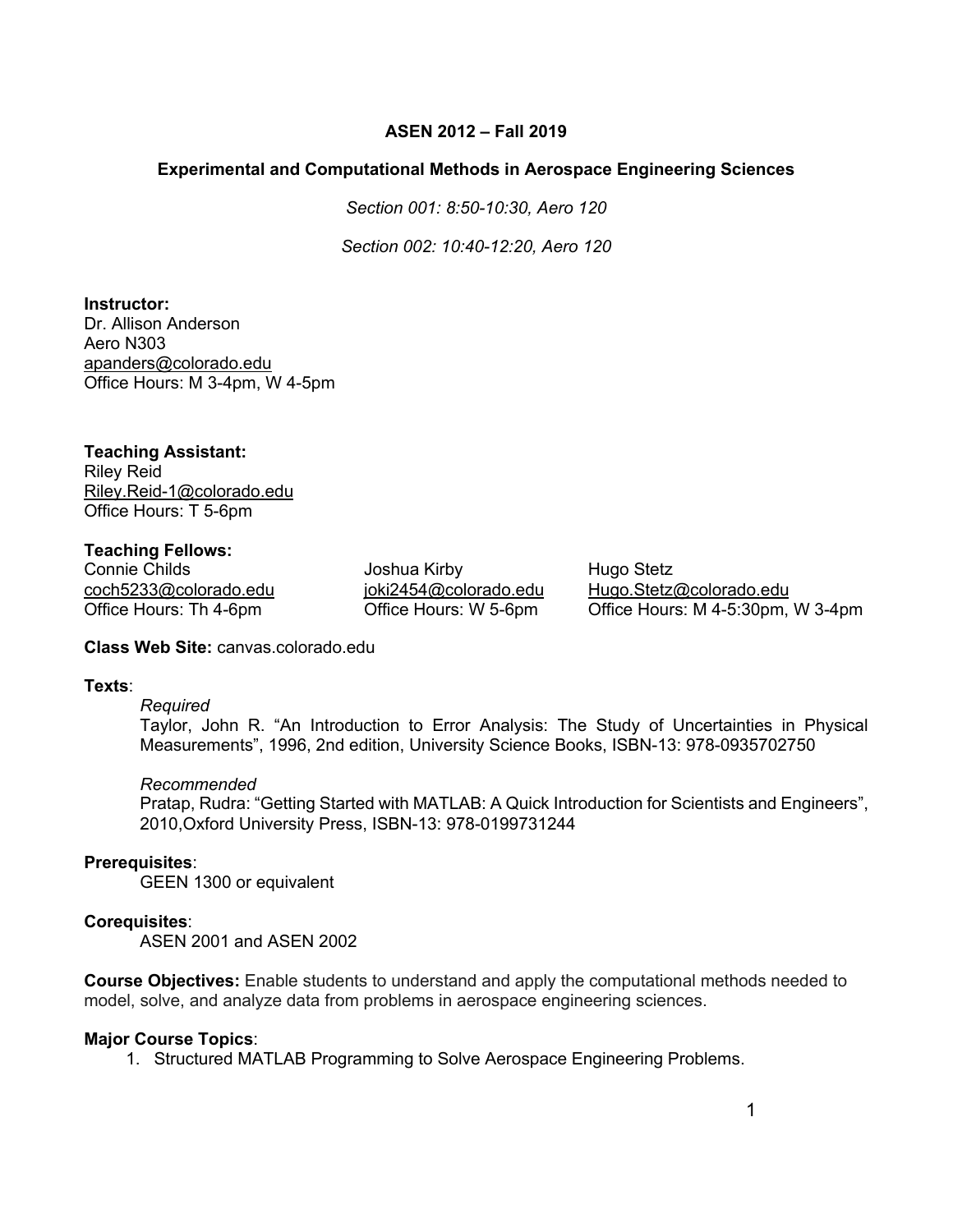- 2. Uncertainty and Error Analysis.
- 3. Technical Writing and Data Presentation
- 4. Advanced Computational Methods
- 5. Ethics in Engineering

#### **Grading Guidelines**:

| Projects (2 projects)                               | 40%    |
|-----------------------------------------------------|--------|
| Participation (Attendance and active participation) | $30\%$ |
| Quizzes (3 quizzes)                                 | 30%    |

Your letter grades will be assigned based on expectations of performance. A letter grade of 'A' represents superior/excellent performance, a grade of 'B' represents good/better than average performance, while a grade of 'C' represents competent/average performance (which is in accordance with CU grading policy). Typically, a performance of 70% would earn you a grade of 'C', however, we reserve the right to normalize the class grades based on the expected minimum level of competency.

#### **Important Notes**

- 1. We reserve the right to make changes to the weekly course schedule based on occurring events that require different dispositions. We will give sufficient advance notice through announcements in class and posting on the website. Changes to this syllabus and schedule may be announced at any time during class periods. We will post the current syllabus and schedule on the course website.
- 2. Reading assignments and viewing the posted lectures are to be completed *before* the course period. Many of our lectures are flipped, so coming prepared to work on problems and to ask questions is critical. Your active participation is key to the success of the class, and thus will factor heavily into your overall course grade.
- 3. Emails will be responded to during business hours, i.e. Monday through Friday, 8:00 am 5:00 pm. Emails regarding quizzes or projects which are received 24 hours or less before the deadlines will not be responded to. Students are encouraged to attend office hours in lieu of emails as it enables clarity and learning.
- 4. In this class, we will not have a comprehensive exam during finals week. We will also not have traditional exams. Rather, this class will rely on short in-class quizzes to perform intermittent assessment of your performance throughout the semester. No internet enabled calculators are allowed during quizzes (i.e. no cell phones). You are not allowed to leave the classroom after the quizzes have been completed.
- 5. There will be no unexcused quiz makeups provided. If you miss a quiz, course instructors will evaluate each case on an individual basis based on the context and information available to make a determination if a makeup exam will be provided. Students are encouraged to provide as much documentation as possible to enable an informed decision.
- 6. Attendance to all non-quiz classes is also required. Students will be given one "grace" class where missed attendance will be automatically excused. This should be reserved for medical or family emergencies, since you will not be allowed to make up **any** other missed classes beyond this single event during the semester, regardless of the reason. Make-up work will not be required, but you are STRONGLY encouraged to perform the in-class activities on your own time to ensure you have prepared the material for other graded components of the class.
- 7. Any medical or studies-related needs of absence you know of prior to class must be communicated and approved by the instructor at least 2 weeks ahead of the date of occurrence.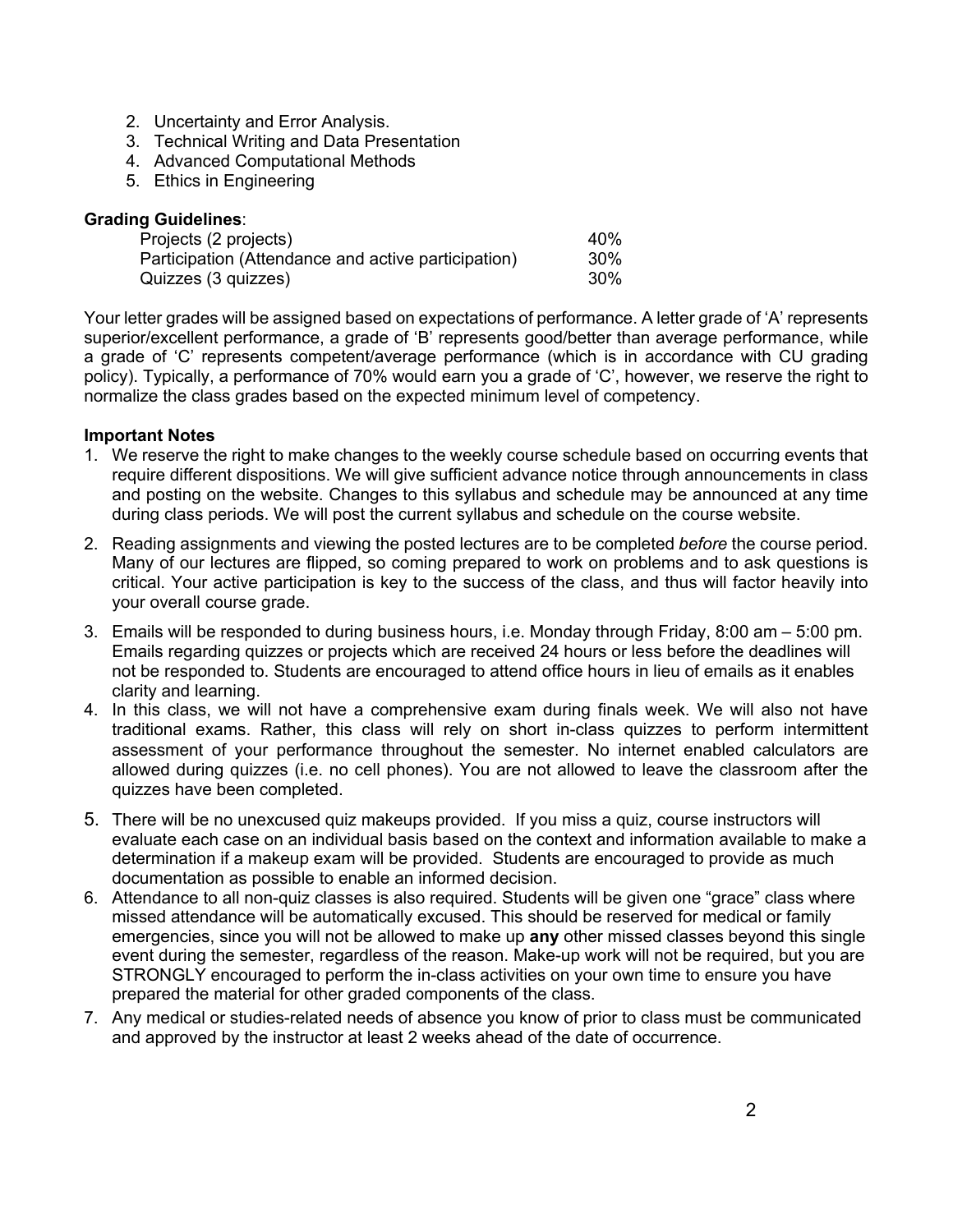- 8. We will use Canvas and ASEN 2012 mailing list to send out announcements, to provide comments to you on class activities, and to provide general information about course assignments.
- 9. In this class, we will *exclusively* use the programming language MATLAB because it is the programming language of the aerospace industry. Students who do not have a background in MATLAB are strongly encouraged to use the supplementary textbook and attend the TA's programming help sessions and office hours. MATLAB is available for a free download to your computer from the University. You also have access to the PILOT computer lab during periods for which no other class is using them.

#### **Evaluated Outcomes**

This is one of the first courses in the ASEN curriculum where you will begin to acquire the following skills and abilities, which are the expected outcomes from our program at graduation:

- O1 Professional context and expectations (ethics, economics, etc.)
- O4 Written, oral, graphical communication ability
- O5 Knowledge of key scientific/engineering concepts
- O6 Ability to define and conduct experiments, use instrumentation
- O7 Ability to learn independently, find information
- O9 Ability to design systems
- O10 Ability to formulate and solve problems
- O11 Ability to use and program computers

Evaluation of these outcomes allows an assessment of your performance and provides a major portion of the process we (the Faculty) use for continuous assessment and improvement of the entire AES undergraduate curriculum. The model for these outcomes derives from several sources including the "Desired Attributes of an Engineer" as defined by The Boeing Company, and "curriculum reviews" from major aerospace corporations including The Boeing Co., Lockheed Martin Corp., and Ball Aerospace Corp. These inputs were combined with the AES faculty vision of the desired attributes of an aerospace engineer and the requirements of the Accreditation Board for Engineering and Technology (ABET) to produce this list of evaluated outcomes.

#### **Additional Guidelines**

**Accommodation for Disabilities:** If you qualify for accommodations because of a disability, please submit your accommodation letter from Disability Services to your faculty member in a timely manner so that your needs can be addressed. Disability Services determines accommodations based on documented disabilities in the academic environment. Information on requesting accommodations is located on the Disability Services website. Contact Disability Services at 303-492-8671 or dsinfo@colorado.edu for further assistance. If you have a temporary medical condition or injury, see Temporary Medical Conditions under the Students tab on the Disability Services website.

**Classroom Behavior:** Students and faculty each have responsibility for maintaining an appropriate learning environment. Those who fail to adhere to such behavioral standards may be subject to discipline. Professional courtesy and sensitivity are especially important with respect to individuals and topics dealing with race, color, national origin, sex, pregnancy, age, disability, creed, religion, sexual orientation, gender identity, gender expression, veteran status, political affiliation or political philosophy. Class rosters are provided to the instructor with the student's legal name. I will gladly honor your request to address you by an alternate name or gender pronoun. Please advise me of this preference